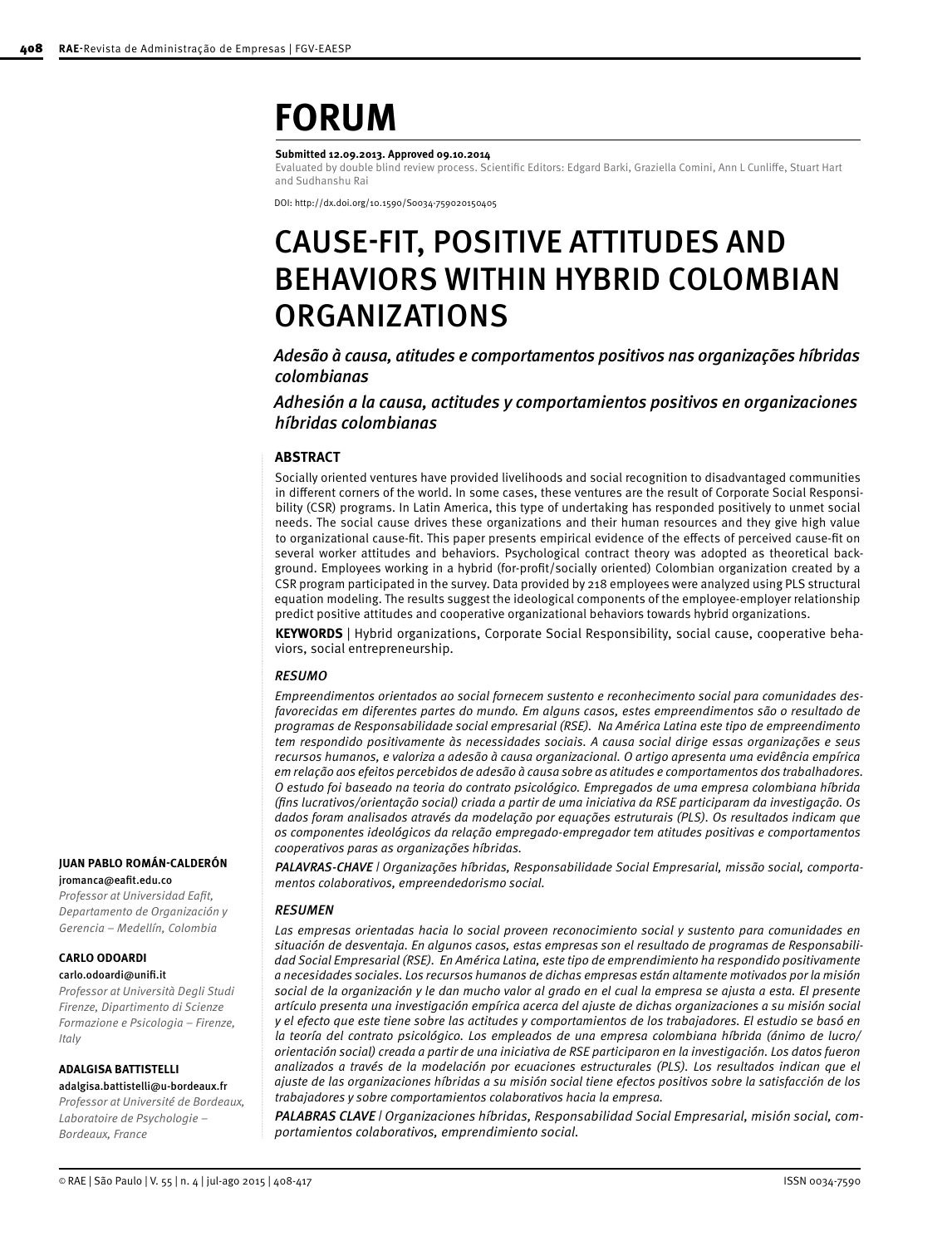# **INTRODUCTION**

Inequity, social needs and economic development affect the lives of millions of human beings in Latin America. According to World Bank data, Colombia has been paradigmatic with regard to socio-economic inequality. With a GINI index reaching 50 points over the last 5 years, an index of 100 points meaning perfect inequality, Colombia is still among the more unequal countries worldwide. In face of this, a number of initiatives to alleviate social and economic disparity are taking place in Colombia. New public and private ventures directed to enhance socio-economic wellbeing and the strengthening of existing socially oriented ventures are shaping the Colombian socio-economic landscape positively. In developing countries, Corporate Social Responsibility (CSR) programs have different organizational outcomes [\(Jamali & Mirshak, 2007\)](#page-8-0). Originated by Corporate Social Responsibility (CSR) programs, many of these social undertakings intend to be independent organizations and have a dual/hybrid nature. Hybrid organizations have a double missio[n \(Austin, Stevenson, & Wei-Skillern, 2006\)](#page-8-0). On the one hand, they pursue economic sustainability. On the other hand, they have a salient social mission [\(Levi & Davis, 2008\)](#page-8-0). The social mission of a hybrid organization can be defined as "an organizational commitment to address human needs that are unmet by state and markets providers or arise because of their efforts to satisfy other needs" [\(Doherty, Foster, Mason, Meehan, Rotheroe,](#page-8-0) [& Royce, 2009\)](#page-8-0). Research on hybrid organizations in Colombia is important given that this type of organization can help to tackle social issues such as the violence and socioeconomic inequality that have characterized the country for years.

Hybrid organizations created by CSR programs have a declared social orientation. Furthermore, people working in these socially oriented ventures have a specific value orientation. Socially oriented organizations with good corporate social performance attract people to whom the values and norms expressed by corporate social responsibility actions have special meaning [\(Greening & Turban, 2000\).](#page-8-0) According to [Bhattacharya, Sen,](#page-8-0) [and Korschun \(2008\)](#page-8-0) some individuals want to align themselves to the organization's social values and commitments. Recently, [Michailides and Lipsett \(2013\)](#page-8-0) investigated frontline employee attitudes towards CSR. In their study, they did not find significant evidence of the relationship between organizational climate, educational level and CSR worker orientations ([Michailides & Lipsett,](#page-8-0) [2013\)](#page-8-0). In their view, these findings may be explained by "the effectiveness of CSR communications at stimulating some degree of alignment of individual values to corporate purpose" [\(Michailides](#page-8-0)  [& Lipsett, 2013, p. 313\).](#page-8-0) The authors of this paper contend there may be other individual variables exerting an important influence on the positive relationship between worker values and organizational goals. Specifically, they posit that much of the workers alignment with the organizational social values depends on the perceptions, interests and ideological orientations of the individuals. Furthermore, several scholars suggest that this alignment would have a positive effect on other worker attitudes and behaviors such as organizational commitment and intentions to leave [\(Bhattacharya et al., 2008; Chong, 2009\)](#page-8-0). [Bhattacharya et al.](#page-8-0) [\(2008\)](#page-8-0) research results suggest that employee commitment to the corporate social responsibility (CSR) program led to pro-company citizenship behaviors and feelings of pride, which in turn positively related to employee performance and negatively to intentions to quit. These authors suggest that company characteristics such as cause-fit may lead to worker identification, increased job satisfaction and commitment to continue employment [\(Bhattacharya et al., 2008\).](#page-8-0) However, more needs to be done to identify the psychological mechanisms through which:

- Employees of hybrid enterprises coming from CSR programs align to the organizational socially oriented values and norms.
- This psychological/ideological bond boosts positive attitudes and behaviors directed to these organizations.

This paper presents an empirical research that intended to disentangle some of the psychological mechanisms explaining these relationships. In particular, the study inquired if perceived cause-fit had positive effects on the worker's social identification with the organization, job satisfaction and cooperative behaviors towards the organization. In order to validate this set of theoretical assertions simultaneously, empirical data collected in a Colombian socially oriented enterprise were analyzed using second-generation statistical techniques. This hybrid organization was created by a for-profit organization in order to cope with high local unemployment rates. Both organizations lead the regional textile sector. They produce and commercialize underwear, respectively. One of the top executives of the for-profit organization created the hybrid organization. His *leit-motif* was to help a group of disadvantaged women in his hometown by creating a new economic activity. Following successful experiences in the region, he gathered public and private resources to create an enterprise deemed to be managed and owned by the employees. Women affected by political violence were the targets of the CSR program. Right from the beginning, the business has been fully independent from the parent organization. Almost 30 years of activities animating the regional economic landscape and integrating local women to the economic and social life, have granted this hybrid organization the acknowledgement of locals, and the right of being used by other hybrid Colombian enterprises as a model. Furthermore, the organization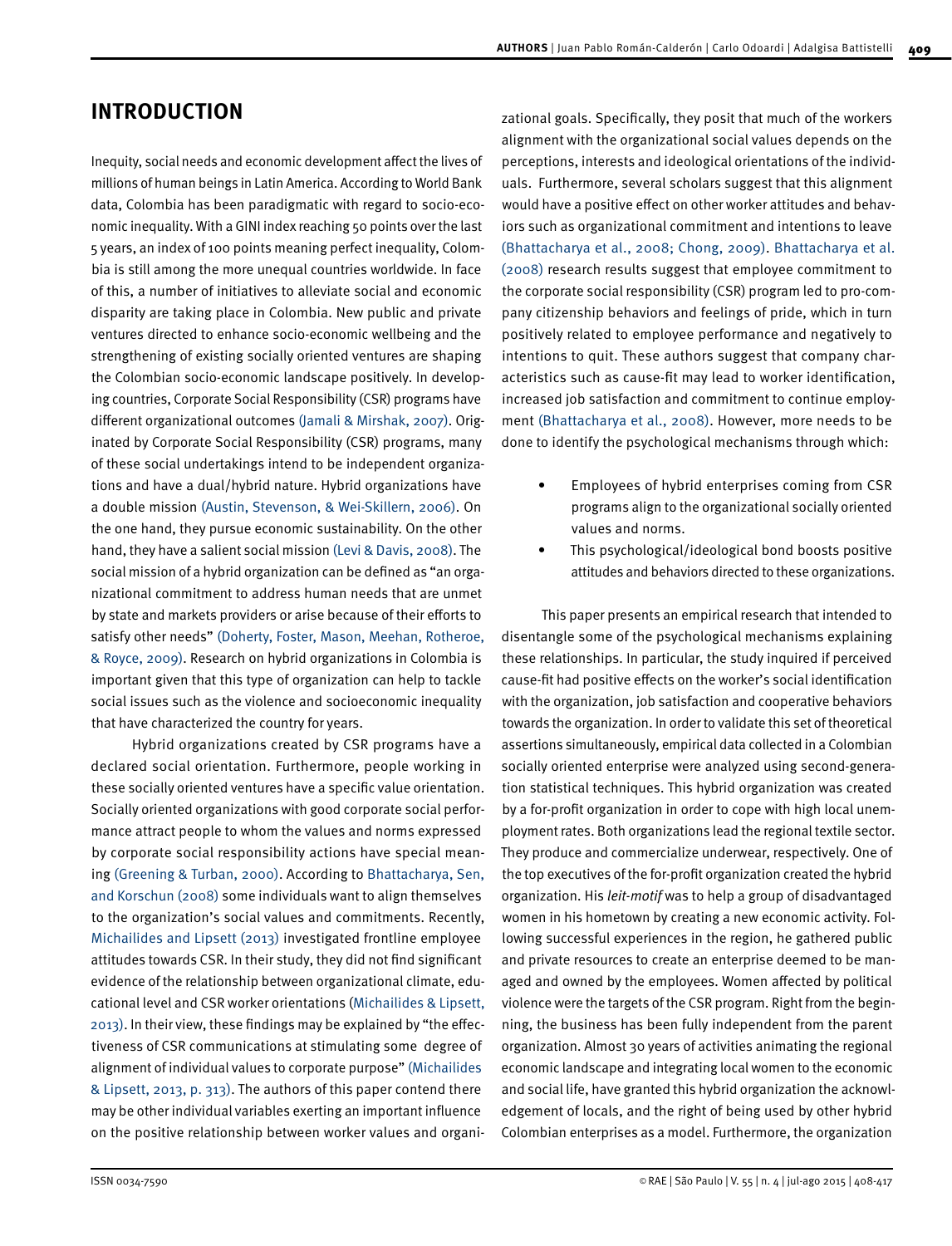is considered a good place to work, inside and outside the walls. Largely, these perceptions seem to be the result of the organization's commitment to the social mission. In particular, this research studied the perceptions related to the organizational commitment to the social mission. More specifically, the results of this study provide further empirical results to [Bhattacharya et al. \(2008, p. 38\)](#page-8-0)  assertion according to which "the specificity with which a company supports or engages in a social initiative makes a big difference to how it is perceived by employees".

# **IDEOLOGICAL OBLIGATIONS, RESPECT AND COOPERATIVE BEHAVIORS DIRECTED TO THE ORGANIZATION**

Prior research in socially oriented enterprises has demonstrated that non-monetary remunerations are key in order to improve worker compensation [\(Amin, 2009;](#page-8-0) [Mosca, Musella, & Pastore,](#page-9-0) [2007\)](#page-9-0). Because people working in these enterprises care about non-monetary compensations, some researchers argue that people working in non-profits are characterized by a specific ideological profile [\(Borzaga & Bacchiega, 2001\).](#page-8-0) Despite empirical evidence showing that people working in different sectors care about non-monetary compensations, virtually no research has inquired the ideological profile in terms of employee attachment to the goals of organizations resulting from CSR programs. As suggested before, worker alignment with the values represented by CSR programs would depend on organizational characteristics such as perceived cause-fit. Psychological contract theory can help to shared light on how workers' perceived cause-fit modify their attitudes and positive behaviors towards the organization.

Theory and research on the employer-employee exchange suggest that the psychological contract (PC) approach is suitable to study employment relationships based on ideological grounds. PCs are unwritten arrangements based on the belief of reciprocal obligations [\(Rousseau, 1989, 1995\).](#page-9-0) These obligations are different in nature. According to [Rousseau \(2001\)](#page-9-0), and [Thompson and](#page-9-0)  [Bunderson \(2003\),](#page-9-0) along with economic and emotional contents, the employee-employee exchange is shaped by ideological terms. Ideological contents are employer and employee perceived reciprocal obligations with respect to the social cause of the organization [\(Bingham, 2005\).](#page-8-0) These ideological psychological obligations compose the ideological psychological contract (IPC). Up to date, the ideological terms of the PC have been studied in the for-profit, nonprofit, health care and educational organizations [\(Bal & Vink, 2011;](#page-8-0)  [Bingham, 2005;](#page-8-0) [Thompson & Bunderson, 2003\)](#page-9-0). The IPC construct has demonstrated predictive validity in both the for-profit and nonprofit sectors [\(Bingham, 2005;](#page-8-0) [Vantilborgh et al., 2013\)](#page-9-0). Arguably, the IPC construct is suitable to study the effects of the links between ideological obligations within hybrid organizations in terms of positive attitudes and behaviors directed to the organization.

Organizational citizenship behavior (OCB) studies have a long-standing tradition [\(Dalal, 2005\).](#page-8-0) The OCB construct refers to off-role behaviors highly related to cooperation [\(Smith, Organ, &](#page-9-0)  [Near, 1983\).](#page-9-0) From the point of view of their consequences, OCBs encompass "contributions to the maintenance and enhancement of the social and psychological context that support task performance" [\(Organ, 1997, p. 91\)](#page-9-0). OCBs directed to co-workers (OCBI) and those directed to the organization (OCBO) should be distinguished [\(McNeely & Meglino, 1994; Organ, 1997; Williams & Anderson,](#page-9-0) [1991\).](#page-9-0) OCB's antecedents have been profusely studied. [Williams](#page-9-0)  [and Anderson \(1991\)](#page-9-0) found that job satisfaction was an important antecedent of OCBs [\(Williams & Anderson, 1991\).](#page-9-0) Further, according to [Tyler and Blader \(2002\)](#page-9-0), cooperative behaviors on behalf of the organization are likely to occur when workers feel the organization respects them. Recently, [Boezeman and Ellemers \(2007\)](#page-8-0) studied the influence of workers' feelings of respect by the organization on cooperative behaviors directed to the organization. Respect refers to the assessment that one is accepted as a member of the organization [\(Tyler & Blader, 2002\)](#page-9-0). This assessment is one of the processes through which the employee's social identification process is consolidated with the organization. Thus, the more respected the employee feels, the more he or she identifies with the organization. Using intentions to remain in the organization as a proxy variable, [Boezeman and Ellemers \(2007\)](#page-8-0) found that organizational respect had an indirect and positive influence on cooperative behaviors directed to the organization in a sample of volunteers [\(Boezeman & Ellemers, 2007\)](#page-8-0). [Boezeman and Ellemers'](#page-8-0) [\(2007\)](#page-8-0) results indicate that the influence of respect on intentions to remain is mediated by organizational commitment. However, positive organizational behaviors directed to the organization widely overcome the intentions to remain. The authors of this paper posit that in hybrid organizations the effect of respect on a wider array of cooperative behaviors (i.e. OCBs directed to the organization and turn over intentions) would be mediated by job satisfaction. Given the social orientation of hybrid organizations and the fact that people related to them are attracted by such orientation, the more identified (i.e. respected) with the organization, the more satisfied the employee is with his (her) job. In turn, within these organizations, respect would mediate the effect of ideological obligations on job satisfaction. People perceiving organizational ideological obligations would feel obligated to accomplish the organizational social goal, identified with the organization, and satisfied with their job. Prior studies on the effects of PCs indicate that job dissatisfaction mediates the effect of psychological contract violations on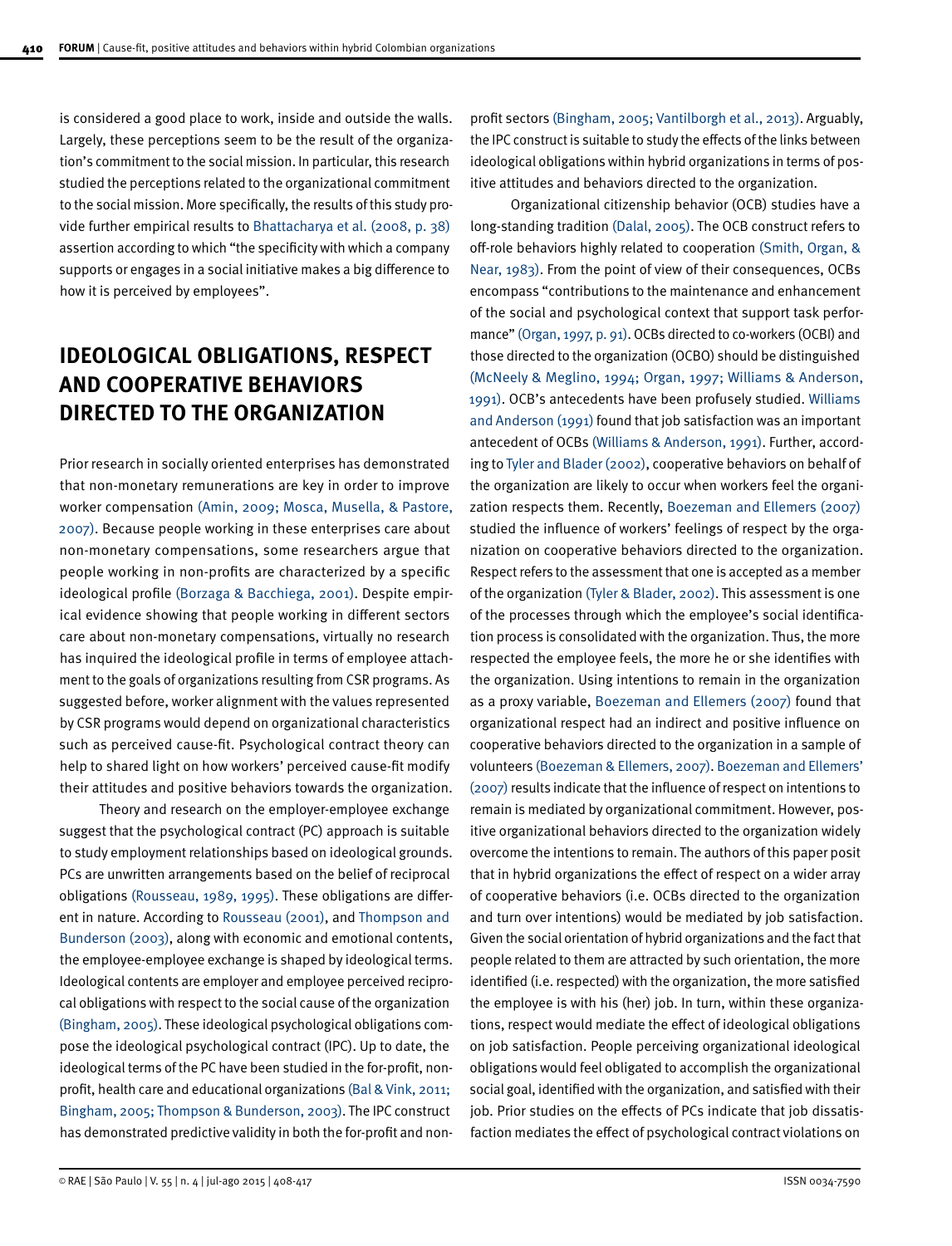several organizational outcomes [\(Turnley & Feldman, 2000\)](#page-9-0). Further empirical evidence demonstrates that IPC content also predicts job satisfaction. [Bingham \(2005\)](#page-8-0) found a significant relationship between fulfillment of the IPC and job satisfaction. However, no research has investigated the mediating variables intervening in the relationship between IPC content, job satisfaction and cooperative behaviors altogether.

Specifically, the hypotheses of the study were:

 ${\sf H}_i$ : Organizational ideological obligations positively influence workers' ideological obligations.

 $H_{1a}$ : Workers' ideological obligations mediate the positive effect of organizational ideological obligations on organizational respect.

 $\texttt{H}_{\texttt{2}}$ : Organizational ideological obligations have a positive direct influence on organizational respect.

 $\mathsf{H}_{_\mathsf{\bar{3}}}\mathsf{:}$  Organizational respect enhances job satisfaction.

 $H_{\frac{4}{4}}$ : Job satisfaction has a negative influence on workers' turnover intentions.

 $\boldsymbol{\mathsf{H}}_{\boldsymbol{\varsigma}}$ : Job satisfaction boosts organizational citizenship behaviors directed to the organization

These hypotheses conform the hypothetical model represented in Figure 1. Noteworthy, hypotheses 1 and 2 have never been tested in any type of enterprise. Further, hypotheses 3, 4 and 5, as proposed in Figure 1, have never been validated in organizations created by CSR programs. Thus, testing the entire hypothetical model (see Figure 1) contributes not only to CSR literature, but also to psychological studies interested in the mechanisms through which socially oriented ideologies positively influence cooperative behaviors directed to the organization.

### Figure 1. Theoretical model



# **METHOD**

A back-translated questionnaire [\(Schaffer & Riordan, 2003\)](#page-9-0) was administrated to 290 paid employees of a Colombian hybrid organization. The participants responded voluntarily to the survey. This enterprise was created by a for-profit organization through a CSR program. For almost 28 years, the enterprise has functioned independently in the regional textile sector and provided employment to local disadvantaged women. The survey obtained a response rate of 80%. At the end, 218 questionnaires were usable for subsequent analyses. Questionnaires with missing data were not included for the statistical analysis. Nearly, 93% of the participants were women whereas the mean tenure was 13 years. The average age of the respondents was 34 years.

### **Measures**

The questionnaire was previously presented to the administrative staff. The procedure was adopted in order to guarantee the fitness of the questionnaire to the organizational context. [Bing](#page-8-0)[ham's \(2005\)](#page-8-0) measure was used to assess organizational and workers' ideological obligations [\(Vantilborgh et al., 2013\)](#page-9-0). Two self-reported scales compose this measure. Each IPC scale is conformed by 7 items [\(Bingham, 2005\)](#page-8-0). The first scale (IPCOO) evaluates the perception of workers regarding the organization's obligations with regard to the organizational social cause. The second scale (IPCWO) measures the perception of workers with regard to their ideological obligations. Like in all measures used in the survey, respondents used a 5 points Likert scale. While the IPCOO scale began with the header "X is obligated to", the IPCWO was introduced by the statement "As a worker at X I feel I'm obligated to". Examples of the items of the scales are: "contribute to the stated cause" and "maintain a company culture that promotes our corporate principles".

Workers feelings of being respected by the organization were assessed through an adapted version of the Autonomous Respect Scale developed by [Tyler and Blader \(2002\)](#page-9-0). Previous research has showed good reliability indices for this three-item measure; the scale obtained an  $\alpha$  = 0.84 in [Boezeman and Elle](#page-8-0)[mers's \(2007\)](#page-8-0) study and an  $\alpha$  = 0.95 index in [Tyler and Blader's](#page-9-0) [\(2002\)](#page-9-0) investigation. Sample items are: "I feel respected as an employee by X and X cares about my opinion as an employee".

Job satisfaction was measured using three items of The Michigan Organizational Assessment Questionnaire [\(Cammann,](#page-8-0) [Fichman, Jenkins, & Klesh, 1979\).](#page-8-0) This measure has been widely used in organizational research. Examples of the items of this scale are: "All in all I am satisfied with my job" and "In general, I don't like my job".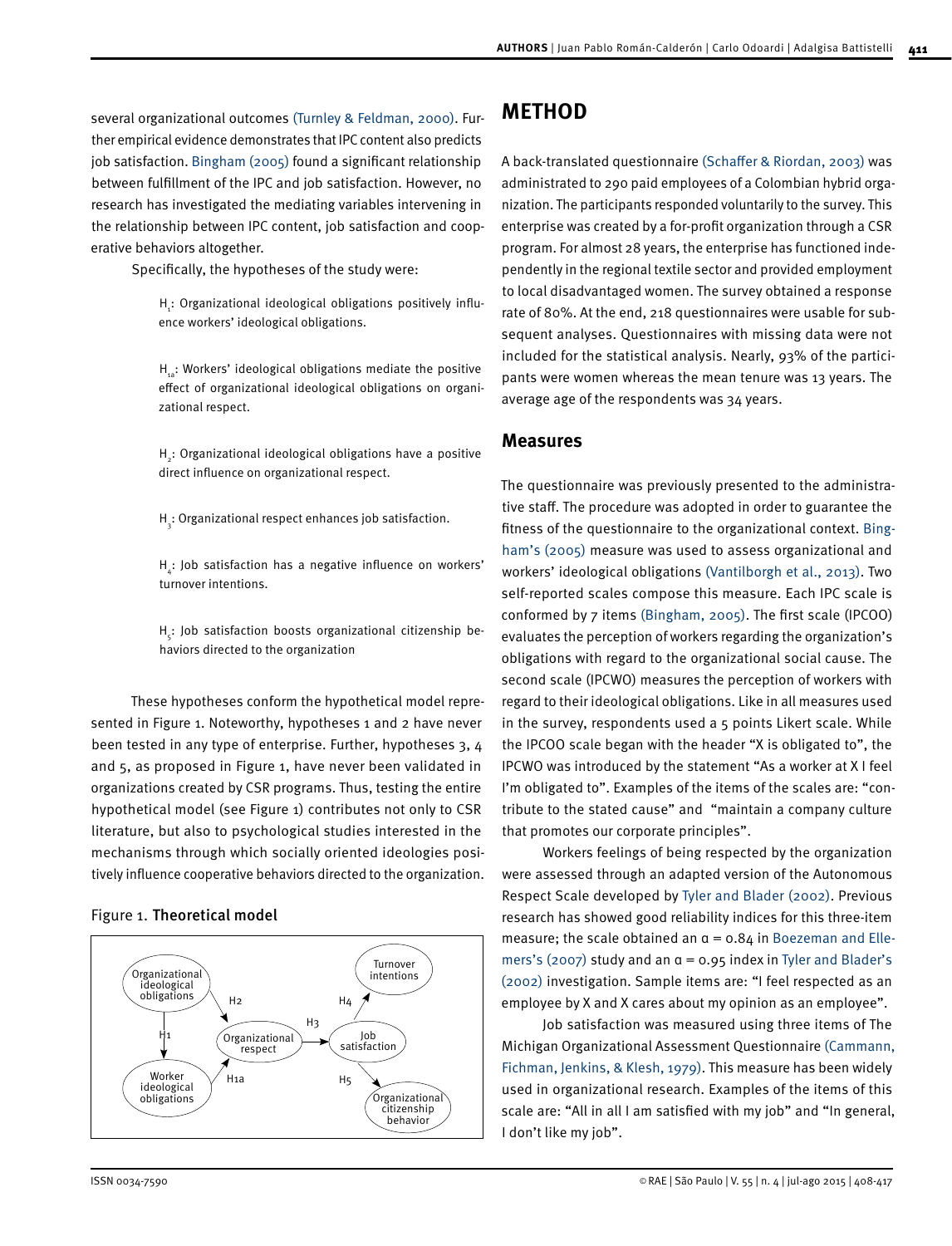Organizational citizenship behaviors directed to the organization were assessed with [Lee and Allen's \(2002\)](#page-8-0) subscale. The subscale was introduced to the respondents by the following statement: "This section of the questionnaire regards the way you act towards your organization". Sample items are: "Attend functions that are not required but that help the organizational image" and "defend the organization when other employees criticize it".

Finally, turnover intentions were measured with the twoitem scale developed by [Bentein, Vandenberg, Vandenberghe](#page-8-0)  [and Stinglhamber \(2005\)](#page-8-0). The heading "Regarding my future... preceded the items of this scale". Examples of these items are: "I often think about quitting this organization" and "I intend to search for a position with another employer within the next year".

### Analysis

Smart PLS (version 2.0 beta) statistical software was used for data analysis [\(Ringle, Wende, & Will, 2005\)](#page-9-0). The Partial Least Squares Structural Equation modeling method (PLSSEM) was chosen to test the theoretical model. As covariance-based SEM (CBSEM), PLSSEM consents the analyses of different complex relationships between latent variables (LVs) belonging to the same model. Furthermore, like CBSEM, PLSSEM provides statistics on the psychometric properties of the measurement instruments. Summarizing, PLSSEM produces results to evaluate the structural and measurement models included in theoretical models with LVs. Conversely, compared with CBSEM, PLSSEM is less restrictive in terms of sample-size [\(Haenlein & Kaplan, 2004\)](#page-8-0). Moreover, PLSSEM can be used in both exploratory and confirmatory studies. As is the case for this exploratory study, PLSSEM is particularly suitable to test, through the usage of new measures, theoretical models including new relationships between constructs [\(Chin, 2010\)](#page-8-0).

The PLSSEM methodology is a two-step approach. The first step consists in assessing the measurement model. The evaluation of the PLSSEM measurement model implies an analysis of the construct validity for all LVs. To conclude about the convergent validity of the LVs, the researcher has to weigh the average variance extracted (AVE) and the communality of the observed variables (OVs). The composite reliability (CR) index and Cronbach's Alpha (α) are habitually used to conclude on the reliability of the scales. In order to validate the measurement model, its statistics need to overcome the following critical values:  $AVE > 0.5$ ; communalities > 0.5; CR > 0.7; α > 0.6 [\(Chin, 2010; Götz, Liehr-Gob](#page-8-0)[bers, & Krafft, 2010\).](#page-8-0)

The OVs' cross-loadings and the AVE test provide evidence on the divergent validity of the LVs. In PLSSEM, OVs loadings on the expected LVs need to be up 0.7 [\(Hulland, 1999\).](#page-8-0) Noteworthy, PLSSEM algorithm tends to increase OVs' loadings to favor the analysis of the explained variance  $(R^2)$  of the endogenous LVs. This is the reason for the presence in PLSSEM measurement models of OVs cross-loadings exceeding the regular value of > 0.4. However, the OVs cross-loadings cannot overcome the loading on the theoretical LV [\(Chin, 2010; Götz et al., 2010\).](#page-8-0) The AVE test consists in comparing the square root of AVE with the construct correlations. When this value exceeds each pair of correlations, the LV's divergent validity can be conclude[d \(Fornell & Larcker, 1981\)](#page-8-0).

The second phase of the PLSSEM methodology is the evaluation of the PLS structural model. The PLSSEM structural model is examined by weighting the endogenous LVs'  $\mathsf{R}^2$ , the standardized regression coefficients (β), the size effects of the predictors  $(f<sup>2</sup>)$ , the statistical significance of each of the equations composing the model and the Stone–Geisser test  $(Q^2)$ . Two  $Q^2$  statistics are used to evaluate the predictive validity of the PLS structural model: the cross-validated communality  $(H^2)$  for all LVs and the  $cross-validated$  redundancy  $(F<sup>2</sup>)$  for the endogenous LVs. These two indexes refer to the PLSSEM model capability to predict the OVs [\(Götz et al., 2010\)](#page-8-0). Rules of thumb for the statistics to assess the PLSSEM structural model are:  $R^2$  values of 0.67, 0.33, and 0.19 are described as substantial, moderate and weak [\(Chin, 1998\).](#page-8-0) f<sup>2</sup> values of 0.02, 0.15 and 0.35 indicate small, medium, and large effects [\(Cohen, 1988\)](#page-8-0).  $H^2$  and  $F^2$  values exceeding zero support the predictive validity for the PLSSEM structural model [\(Chin,](#page-8-0) [2010; Götz et al., 2010\).](#page-8-0) The overall predictive capability of the PLSSEM structural model can be confirmed through the evaluation of the global criterion of goodness [\(GoF index\) \(Tenenhaus,](#page-8-0) [Amato, & Vinzi, 2004\)](#page-8-0). GoF values of 0.10, 0.25 and 0.36 correspond to low, medium and high model predictive capability [\(Wetzels, Odekerken-Schröder, & Oppen, 2009\)](#page-9-0).

Since PLSSEM analyses do not provide goodness of fit indexes allowing comparisons between competitive models. An alternative procedure was adopted to this end. An additional path was added to the original model in order to test another PLSSEM model. To decide between the two models, both the significance and the effects on LVs'  $R^2$  of the additional path were weighted. At last, the significance of some of the indirect effects of the theoretical model was assessed using bias-corrected bootstrap confidence intervals [\(Chin, 2010\)](#page-8-0). First, the coefficients corresponding to the direct paths composing each indirect effect were calculated using bootstrap resampling. Then, the researchers followed the product-of-coefficients approach illustrated by [Preacher and Hayes](#page-9-0)  [\(2008\).](#page-9-0) The product of the bootstrapped coefficients was calculated. Finally, 99% bias-corrected bootstrap confidence intervals were extracted with SPSS statistical software (version 20). Following this approach, the significance of the indirect effects is supported by the absence of zero in the confidence intervals.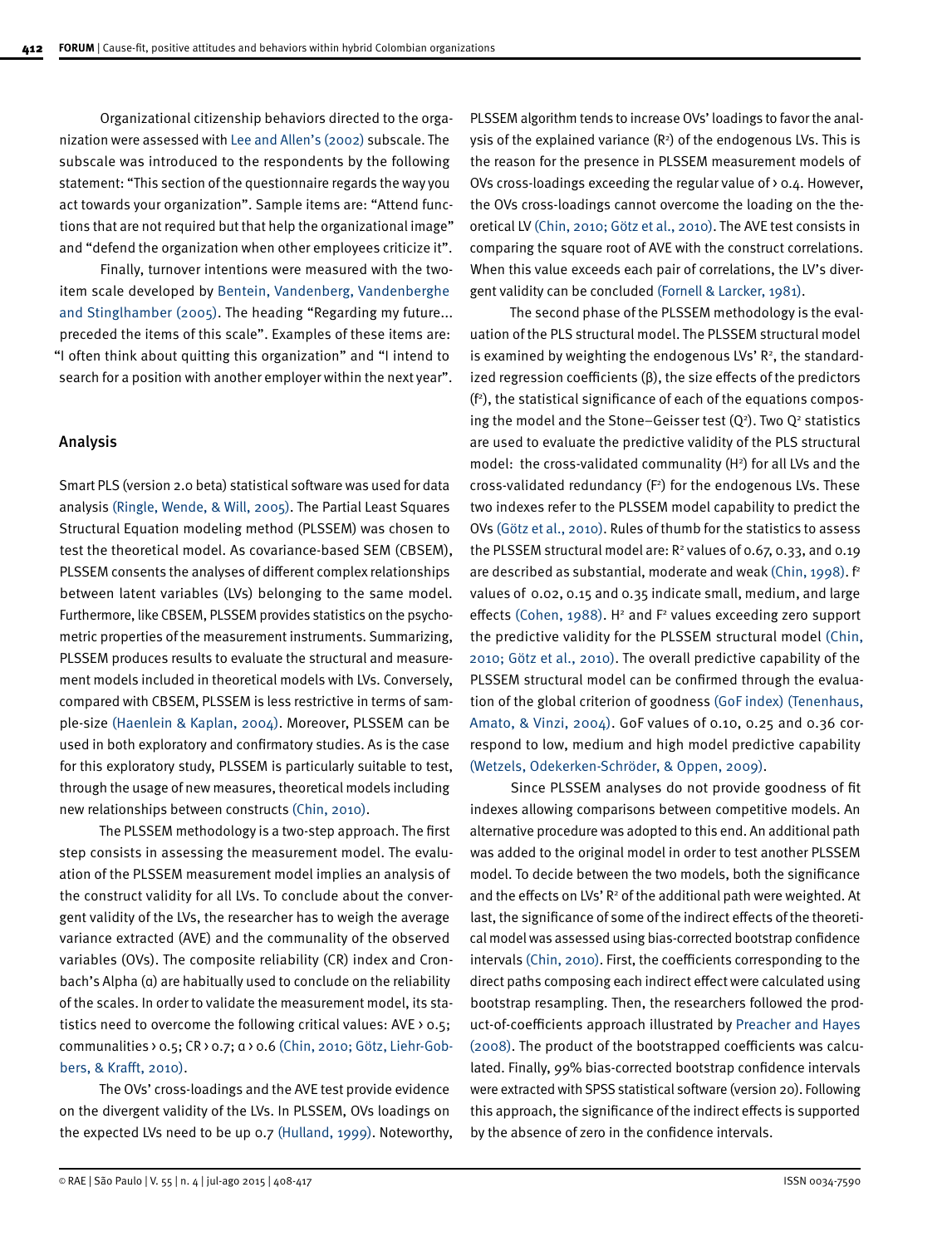Finally, we controlled for demographic variables and common method variance. This procedure was adopted in order to test if the inclusion of such variables affected the significance of the paths composing the hypothetical model. Given that all measures were self-reported we decided to test for common method variance. Common method variance is the "variance that is attributable to the measurement method rather than to the constructs the measures represent" [\(Podsakoff, Mack](#page-9-0)[enzie, Lee, & Podsakoff, 2003. p. 879\)](#page-9-0). The common method factor (CMF) procedure has been recently adapted to the PLS SEM framework [\(Rönkkö & Ylitalo, 2011\).](#page-9-0) The procedure consists in introducing a CMF within the PLS structural model. The CMF, composed by additional items poorly correlated with the observable variables under study, is related to all the latent

Table 1. **Cross-loadings – PLS measurement model**

endogenous variables. In PLS SEM, if the paths composing the baseline model become non-significant with the introduction of the CMF there is evidence of data common method variance issues [\(Rönkkö & Ylitalo, 2011\).](#page-9-0)

# **RESULTS**

All findings regarding the PLS measurement model were satisfactory. According to the results of the analyses, construct validity can be concluded for all the LV's. In particular, all OV's adequately loaded on the corresponding construct  $($  o  $,$   $7)$  and there were no cross-loadings higher than the cut-off value for PLS SEM models (≥ 0.7) (see Table 1).

| Item              | OCB     | PCCO    | <b>PCWO</b> | <b>RESP</b> | SAT     | TOI     |
|-------------------|---------|---------|-------------|-------------|---------|---------|
| ocb1              | 0.79    | 0.28    | 0.37        | 0.41        | 0.44    | $-0.21$ |
| ocb2              | 0.84    | 0.37    | 0.38        | 0.52        | 0.53    | $-0.24$ |
| ocb <sub>3</sub>  | 0.75    | 0.18    | 0.28        | 0.29        | 0.36    | $-0.11$ |
| ocb4              | 0.76    | 0.26    | 0.29        | 0.32        | 0.27    | $-0.5$  |
| pcco1             | 0.35    | 0.68    | 0.37        | 0.29        | 0.33    | $-0.15$ |
| pcco2             | 0.27    | 0.82    | 0.60        | 0.31        | 0.22    | $-0.20$ |
| pcco3             | 0.34    | 0.86    | 0.56        | 0.34        | 0.32    | $-0.18$ |
| pcco4             | 0.28    | 0.82    | 0.57        | 0.26        | 0.19    | $-0.18$ |
| pcco5             | 0.24    | 0.80    | 0.51        | 0.32        | 0.15    | $-0.14$ |
| pcwo1             | 0.37    | 0.55    | 0.73        | 0.34        | 0.26    | $-0.16$ |
| pcwo2             | 0.40    | 0.57    | 0.83        | 0.33        | 0.26    | $-0.19$ |
| pcwo3             | 0.41    | 0.58    | 0.87        | 0.31        | 0.29    | $-0.19$ |
| pcwo4             | 0.22    | 0.47    | 0.80        | 0.21        | 0.18    | $-0.08$ |
| pcwo5             | 0.30    | 0.47    | 0.80        | 0.23        | 0.14    | $-0.03$ |
| resp <sub>1</sub> | 0.47    | 0.34    | 0.33        | 0.87        | 0.48    | $-0.28$ |
| resp2             | 0.41    | 0.35    | 0.27        | 0.87        | 0.40    | $-0.24$ |
| resp3             | 0.40    | 0.26    | 0.31        | 0.77        | 0.24    | $-0.18$ |
| sat1              | 0.48    | 0.27    | 0.29        | 0.44        | 0.87    | $-0.32$ |
| sat2              | 0.28    | 0.15    | 0.50        | 0.26        | 0.69    | $-0.42$ |
| sat3              | 0.54    | 0.30    | 0.33        | 0.42        | 0.91    | $-0.39$ |
| toi1              | $-0.13$ | $-0.20$ | $-0.22$     | $-0.24$     | $-0.24$ | 0.80    |
| toi2              | $-0.23$ | $-0.19$ | $-0.12$     | $-0.26$     | $-0.48$ | 0.95    |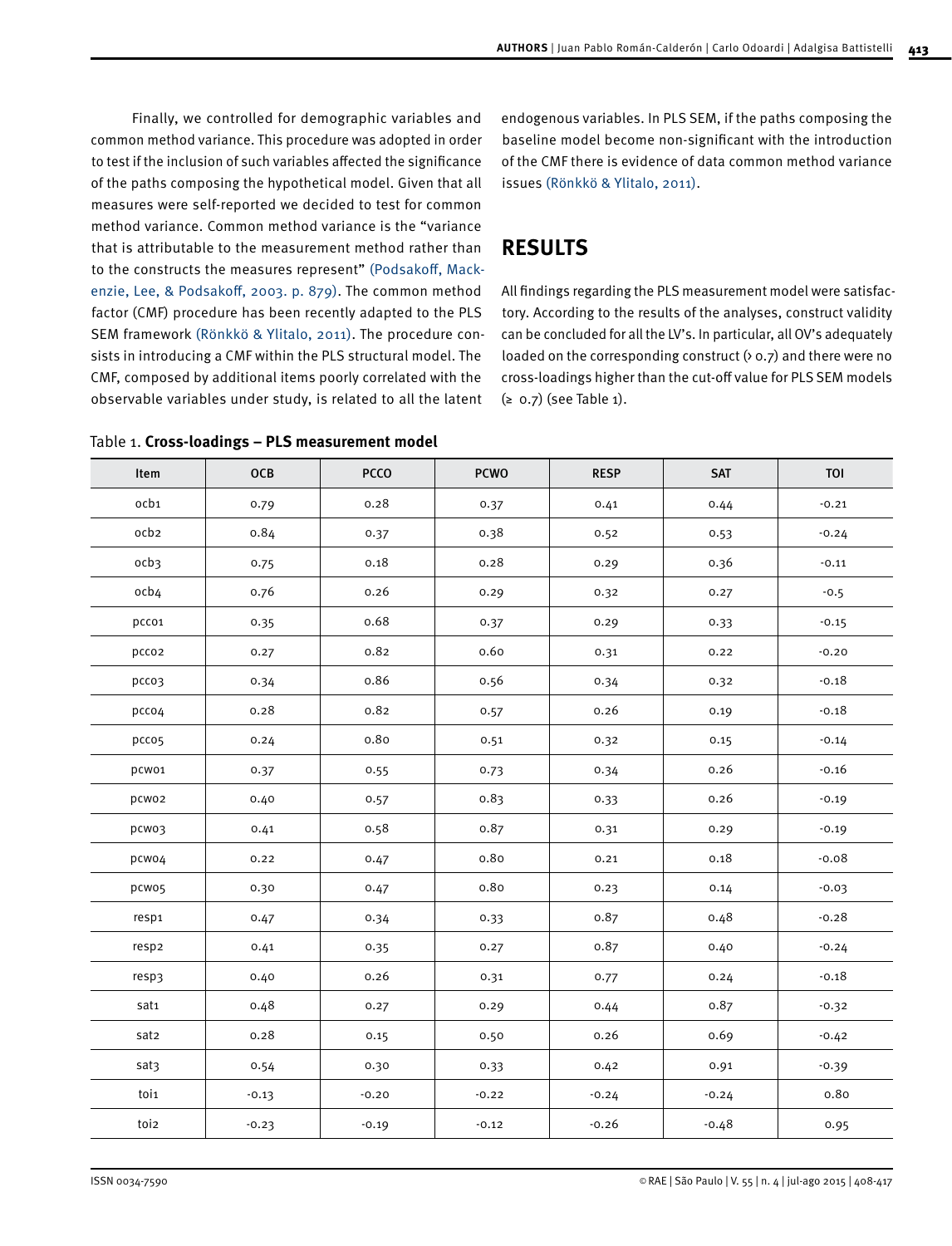Further support for divergent validity of all LVs was found in subsequent analyses. The divergence between the constructs was confirmed by the AVE test (see Table 2). Noteworthy, the values of the AVE test for each construct exceeded all paired correlations. Moreover, acceptable values in all reliability coefficients were found for all LVs (see Table 2). In all cases, α matched the corresponding rule of thumb (> o.6). Likewise, the CRs of all LVs overcame the cutoff value  $($  o.8). As regards the convergent validity of the constructs, all values were satisfactory (AVE > 0.5). Moreover, as displayed in Table 2, each communality index overcame the critical value  $(80.5)$ .

**construct validity indexes** 1 | 2 | 3 | 4 | 5 | 6 | CRa | αb | AVEc OCB **0.78**\* 0.86 0.80 0.61 PCCO 0.37 **0.80** 0.90 0.86 0.64

PCWO 0.43 0.66 **0.81** 0.90 0.87 0.65 RESP 0.51 0.38 0.36 **0.84** 0.87 0.79 0.70 SAT 0.54 0.30 0.29 0.46 **0.83** 0.87 0.77 0.69

Table 2. **PLS model LVs correlations, reliability and** 

TOI  $\Big|$ -0.21  $\Big|$ -0.21  $\Big|$ -0.17  $\Big|$ -0.28  $\Big|$ -0.45 **0.88**  $\Big|$  0.87  $\Big|$  0.73  $\Big|$  0.77

Note: n = 218

a Composite Reliability.

b Cronbach's Alfa.

c Average Variance Extracted (AVE).

\* AVE Test (Fornell and Larcker, 1981) = Squared root of AVE.

The results for the PLS structural model were satisfactory. All paths were significant when the effects of demographic variables and membership were controlled. Besides, no evidence of common method variance was found after introducing the CMF in the baseline model. Globally, the values obtained by the PLS structural model supported the six hypotheses of the study (see Table 3). In particular, aside from the explained variance of Resp, all  $\mathsf{R}^{\mathsf{2}}$  values were suitable. Furthermore, the H<sup>2</sup> and F<sup>2</sup> results (> 0) confirmed the high predictive validity indicated by the GoF index. Thus, in general the statistical analysis supports all the hypotheses of the study. However, after post-hoc analyses, an additional path was added to the model.

Table 3. **PLS model LVs explained variance, communalities and redundancies**

| Variable    | R <sup>2</sup> | Communality | H <sup>2</sup> | Redundancy | f <sup>2</sup> |
|-------------|----------------|-------------|----------------|------------|----------------|
| PCCO        |                | 0.64        | 0.64           |            |                |
| <b>PCWO</b> | 0.44           | 0.65        | 0.65           | 0.28       | 0.27           |
| <b>RESP</b> | 0.17           | 0.70        | 0.70           | 0.09       | 0.10           |
| <b>SAT</b>  | 0.21           | 0.69        | 0.69           | 0.15       | 0.13           |
| TOI         | 0.20           | 0.77        | 0.77           | 0.14       | 0.13           |
| Average     | 0.28           | 0.68        |                |            |                |
| $GoF*$      | 0.43           |             |                |            |                |

Note: n= 2580, \*Global criterion of goodness of fit.

Table 4 shows specific results for the post-hoc added path and for each of the six hypotheses constituting the theoretical model. As reflected by the t-values, aside from the regression coefficient from PCWO to RESP, the relationships among the variables under study were significant at the p < 0.01 level. Notwithstanding the lower power and significance of the relationship between PCWO and RESP, the presence of PCWO within the PLS model was guaranteed by the analysis of the indirect effect that PCCO exerts on RESP; zero was absent in zero in the 99% bias-corrected bootstrap confidence interval (0.12 – 0.13).

### Table 4. **PLS structural model**

| Paths                  | β       | t-value   | f <sup>2</sup> | Ratings         |
|------------------------|---------|-----------|----------------|-----------------|
| PCCO -----> PCWO       | 0.66    | $150.46*$ |                |                 |
| PCCO ------> RESP      | 0.25    | $20.78*$  | 0.04           | Small to medium |
| PCWO ----> RESP        | 0.19    | $20.29**$ | 0.02           | Small to medium |
| RESP - SAT             | 0.46    | $60.07*$  | 0.13           | Small to medium |
| $RESP \rightarrow OCB$ | 0.34    | $40.37*$  | 0.14           | Small to medium |
| SAT - FOI              | $-0.45$ | $70.18*$  | 0.15           | Medium to large |
| $SAT \rightarrow OCB$  | 0.38    | $50.36*$  | 0.18           | Medium to large |

Note: n = 218. Bootstrapping 1000 samples.

*β* = Standardized coefficients

 $f^2$  = Effect size

 $*p$  < 0.01;  $**p$  < 0.05

The results regarding other paths of the PLS structural model are interesting as well. Conversely to prior research, no direct relationship was found between RESP and TOI. In their [Tyler](#page-9-0)  [and Blader \(2002\)](#page-9-0) research, by means of CBSEM and the use of the parceling technique, they found that, in a number of forprofit organizations, autonomous respect significantly predicted turnover intentions. Again, differences in method and distinct organizational contexts could explain these differences in results. Still, according to the results presented here, there is a relationship between RESP and TOI, but this relationship appears to be indirect. In fact, the significance of this indirect effect was confirmed by the absence of zero in the 99% bias-corrected bootstrap confidence interval (-0.21 -0.20). Put differently, further statistical analysis confirmed the hypothesis that SAT mediated the indirect influence of RESP on TOI. With regard to the path between SAT and TOI, the results of this study support the findings of a study recently conducted by [Ohana and Meyer \(2010\)](#page-8-0). These authors found a similar effect size for this relationship. They used the PLS SEM to analyze data collected from hybrid organizations. On the other hand, several studies have demonstrated the relationship between satisfaction and the other outcome variable of the study [\(i.e. OCB directed to the organization; Organ, 1988\).](#page-8-0) According to [Organ \(1988\),](#page-8-0) employees are likely to engage in OCB when they feel they aretreated fairly. More generally, the satisfactory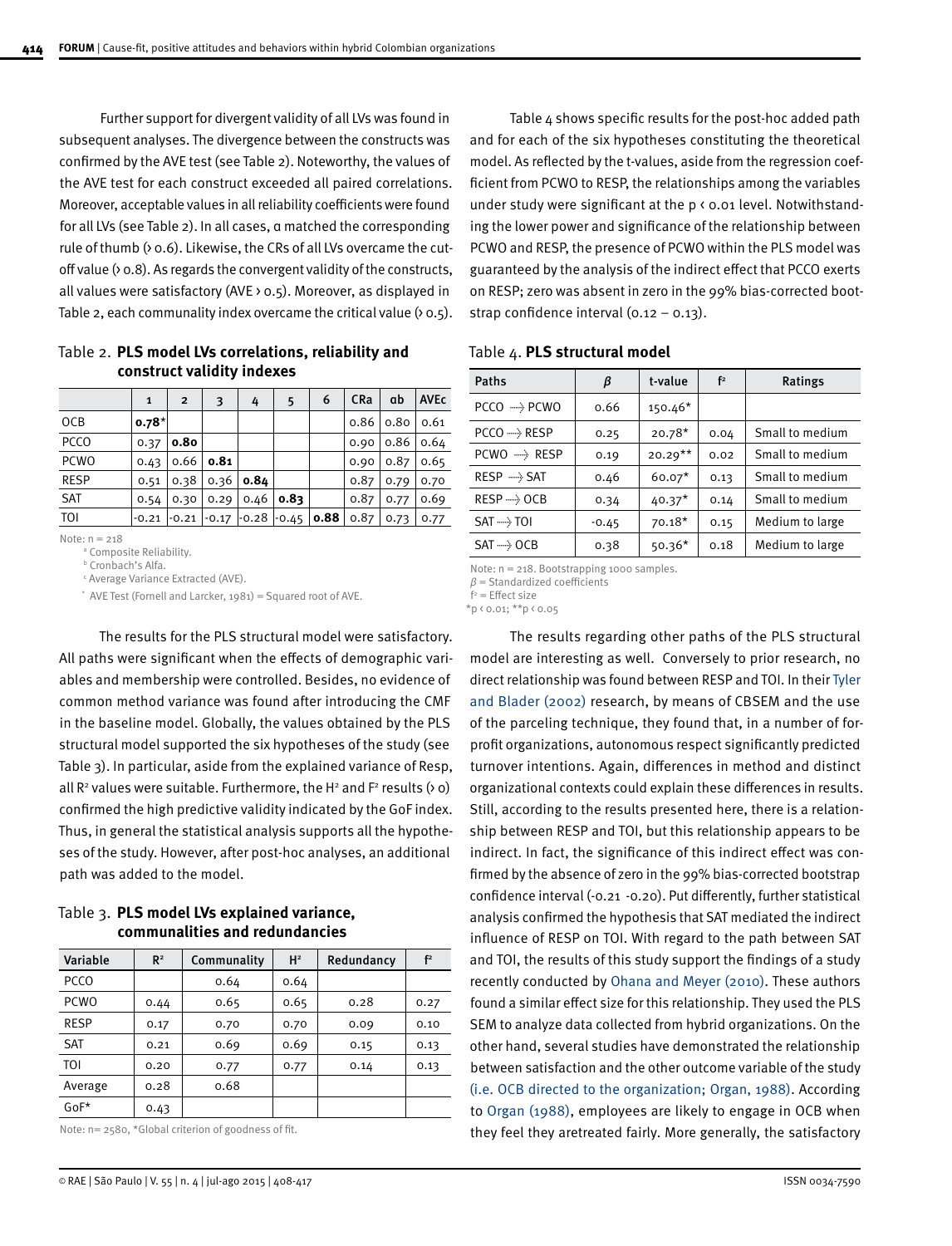results of the whole PLS SEM model are congruent with Organ's argument. Specifically, the model indicates that when the organization is truthful to its social cause, the employees will feel more attached to the organizational social goal. Moreover, as a result of the support of the commonly valued social organizational cause, employees will feel respected by the organization, more satisfied, more engaged to OCB towards the organization and less tempted to leave the organization.

# **DISCUSSION**

This study aimed at providing further empirical evidence of the impact of principles within for independent hybrid organizations created through CSR programs. Overall, the hypotheses of the study proposed that the engagement of these organizations with respect to their social mission, as perceived by paid employees, had a positive and significant effect on the employee-employment exchange, and subsequently, on attitudes and behaviors towards the organization. The results presented above suggest that, in this type of organization, organizational ideological obligations with regard to the social cause favor paid employees ideological obligations, which in turn boost positive attitudinal and behavioral outcomes. Specifically, the findings of the study indicate that, in Colombian hybrid organizations, organizational ideological obligations predict paid employees ideological obligations with regard to the organizational social cause. Hence, empirical evidence is provided on the existence of an ideological profile among independent hybrid organizations resulting from CSR programs. That is to say that, arguably, people working in this type of organization care about the social impact of both the organizational activities and their own job. Furthermore, by introducing mediators like respect and job satisfaction, these findings enlarge the empirical evidence on the psychological mechanisms explaining some effects of ideology on positive organizational behaviors and attitudes (i.e. OCB and turnover intentions). Using second-generation statistical analysis and the inclusion of further psychological variables, this paper provides greater empirical support to economic analyses that situate the social cause of the organization as the main psychological drive within hybrid organizations [\(Borzaga & Tortia, 2006\)](#page-8-0).

### **Practical implications**

The results presented above have several practical implications. Some scholars have asserted that hybrid organizations are facing more and more recruitment and retention problems [\(Tortia, 2009\).](#page-9-0) In addition, literature on hybrid organizations

indicates that considering workers' ideological orientation is fundamental to manage these human resources issues adequately [\(Ohana & Meyer, 2010\).](#page-8-0) Moreover, research has shown that perceptions of procedural fairness are correlated with intentions to remain with the organization [\(Tortia, 2009\).](#page-9-0) This paper continued in this line of research by indicating that IPC has a negative, indirect effect on turnover intentions within hybrid organizations. The results presented here suggest that socially oriented principles are necessary when managing organizations that emerge from CSR programs. In order to enhance more durable employment relationships in these organizations, practitioners need to be aware of the importance given by the employees to the social organizational cause. The perceived alignment of hybrid organizations with regard to their social cause seems to be a powerful antecedent of worker social identification with the organization. The findings presented in this paper suggest that positive behaviors directed to the organization are likely to occur when workers in these organizations perceive that the organizational practices are congruent with the social cause. Thus, in order to reduce social-oriented enterprise withdrawal issues, managers of organizations resulting from CSR programs need to be aware that employees assess the extent to which organizational strategy, goals and practices are aligned with the organizational social cause. Hence, effective strategies should to be put in place to communicate the social impact of organizational activities to the employees. In the same vein, more emphasis must be made on the fact that working in this type of organization also implies following a social cause. According to our findings, these strategies could be useful to cope with the recruitment and retention issues these organizations have to face.

### Limitations and future research

No other PC dimensions were investigated. As a result, no conclusions were drawn on the relative importance of ideological contents for the development of the employer-employee relationship within hybrid organizations. Future studies could contrast in this organizational setting perceived workers transactional and ideological obligations and specify the outcomes of each PC form. This would give managers of hybrid organizations more proximal clues about how to provide the adequate incentive mixes needed to avoid typical retention issues [\(Borzaga & Tortia, 2006; Imper](#page-8-0)[atori & Ruta, 2006;](#page-8-0) [Tortia, 2009\)](#page-9-0).

A cross-sectional design was followed to inquire on the organizational outcomes of ideological obligations within social oriented enterprises created through CSR programs. However, no causal relationships can be demonstrated based on this research approach. The exploratory results and conclusions discussed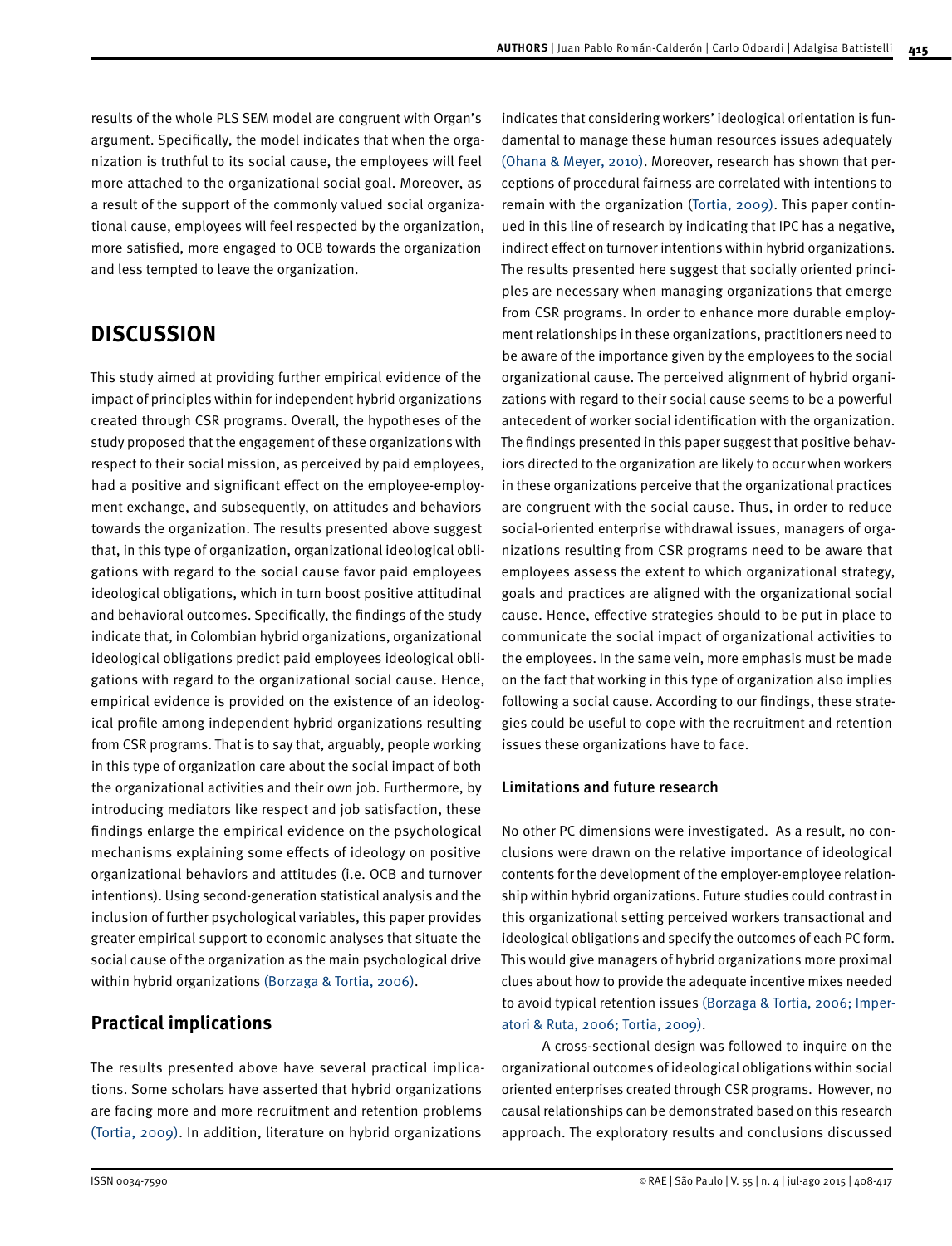<span id="page-8-0"></span>before are thus presented as proposals for future studies using more accurate research designs. For instance, CB-based latent growth models would help to inquire on the consequences of fulfillment or break of ideological obligations within hybrid social oriented enterprises. Finally, although a CMF was introduced in the theoretical model to control common method variance, further research may consider other types of measures to assess organizational ideological obligations.

## **REFERENCES**

- [Amin, A. \(2009\). Extraordinarily ordinary: Working in the social economy.](http://www.emeraldinsight.com/doi/pdfplus/10.1108/17508610910956390) *[Social Enterprise Journal, 5](http://www.emeraldinsight.com/doi/pdfplus/10.1108/17508610910956390)*(1), [30-49.](http://www.emeraldinsight.com/doi/pdfplus/10.1108/17508610910956390) doi:10.1108/17508610910956390
- [Austin, J. E., Stevenson, H., & Wei-Skillern, J. \(2006\). Social and commer](http://onlinelibrary.wiley.com/doi/10.1111/j.1540-6520.2006.00107.x/full)[cial entrepreneurship: Same, different, or both?](http://onlinelibrary.wiley.com/doi/10.1111/j.1540-6520.2006.00107.x/full) *Entrepreneurship [Theory & Practice, 30](http://onlinelibrary.wiley.com/doi/10.1111/j.1540-6520.2006.00107.x/full)*[\(1\), 1-22.](http://onlinelibrary.wiley.com/doi/10.1111/j.1540-6520.2006.00107.x/full) doi:10.1111/j.1540-6520.2006.00107.x
- Bal, P., & Vink, R. (2011). Ideological currency in psychological contracts: The role of team relationships in a reciprocity perspective. *The International Journal of Human Resource Management, 22*(13), 2794-2817. doi :10.1080/09585192.2011.560869
- [Bentein, K., Vandenberg, R., Vandenberghe, C., & Stinglhamber, F. \(2005\).](http://psycnet.apa.org/journals/apl/90/3/468.pdf) [The role of change in the relationship between commitment and turn](http://psycnet.apa.org/journals/apl/90/3/468.pdf)[over:](http://psycnet.apa.org/journals/apl/90/3/468.pdf) A [latent growth modeling a](http://psycnet.apa.org/journals/apl/90/3/468.pdf)pproach. *[Journal of Applied Psycholo](http://psycnet.apa.org/journals/apl/90/3/468.pdf)[gy, 90](http://psycnet.apa.org/journals/apl/90/3/468.pdf)*([3\), 468-482.](http://psycnet.apa.org/journals/apl/90/3/468.pdf) doi:10.1037/0021-9010.90.3.468
- [Bhattacharya, C. B., Sen, S. & Korschun, D. \(2008\). Using corporate so](http://papers.ssrn.com/sol3/papers.cfm?abstract_id=2333549)[cial responsibility to win the war for talent.](http://papers.ssrn.com/sol3/papers.cfm?abstract_id=2333549) *Sloan Management Review, [49](http://papers.ssrn.com/sol3/papers.cfm?abstract_id=2333549)*([2\), 37-44.](http://papers.ssrn.com/sol3/papers.cfm?abstract_id=2333549)
- Bingham, J. B. (2005). *Multiple obligations: Distinguishing the dimensionality and confirming the role of ideology within the psychological contract framework*. Unpublished doctoral dissertation, Texas A&M University, Galveston.
- [Boezeman, E. J., & Ellemers, N. \(2007\). Volunteering for charity: Pride,](http://psycnet.apa.org/journals/apl/92/3/771.pdf) [respect, and the commitment of volunteers.](http://psycnet.apa.org/journals/apl/92/3/771.pdf) *Journal of Applied Psychology, 92*[\(3\), 771-785. doi:10.1037/0021-9010.92.3.771](http://psycnet.apa.org/journals/apl/92/3/771.pdf)
- Borzaga, C., & Bacchiega, A. (2001). Social enterprises as incentive structures: An economic analysis. In C. Borzaga & J. Defourny, (Eds.) *The emergence of social enterprise* (p. 273). Psychology Press.
- [Borzaga. C., &](http://psycnet.apa.org/psycinfo/2007-06438-013) [Tortia, E. \(2006\). Worker motivations, job satisfaction, and](http://nvs.sagepub.com/content/35/2/225.abstract)  [loyalty in public and nonprofit social services.](http://nvs.sagepub.com/content/35/2/225.abstract) *Nonprofit and Voluntary [Sector Quarterly,](http://nvs.sagepub.com/content/35/2/225.abstract) [35](http://psycnet.apa.org/psycinfo/2007-06438-013)*([2\), 225-248.](http://psycnet.apa.org/psycinfo/2007-06438-013) doi:10.1177/0899764006287207
- Cammann, C., Fichman, M., Jenkins, D., & Klesh, J. (1979). The Michigan Organizational Assessment Questionaire. Unpublished manuscript, Anne Arbor, University of Michigan.
- Chin, W. W. (1998). The partial least squares approach for structural equation modeling. In G. A. Marcoulides (Ed.). Modern methods for business research (pp. 295-236). London: Lawrence Erlbaum Associates.
- Chin, W. W. (2010). How to write up and report PLS analyses. In V. E. Vinzi, W. W. Chin, J. Henseler, & H. Wang (Eds.). Handbook of partial least squares (pp. 655-690). Berlin: Springer-Verlag.
- [Chong, M. \(2009\). Employee participation in CSR and corporate identity:](http://www.palgrave-journals.com/crr/journal/v12/n2/full/crr20098a.html)  I[nsights from a disaster-response program in the Asia-Pacific.](http://www.palgrave-journals.com/crr/journal/v12/n2/full/crr20098a.html) *Corpo[rate Reputation Review, 1](http://www.palgrave-journals.com/crr/journal/v12/n2/full/crr20098a.html)2*([2\), 106-119.](http://www.palgrave-journals.com/crr/journal/v12/n2/full/crr20098a.html) doi:10.1057/crr.2009.8
- Cohen, J. (1988). Statistical power analysis for the behavioral sciences. Hillsdale, NJ: Lawrence Erlbaum Associates.
- [Dalal, R. \(2005\). A meta-analysis of the relationship between organiza](http://psycnet.apa.org/journals/apl/90/6/1241.pdf)[tional citizenship behavior and counterproductive work behavior.](http://psycnet.apa.org/journals/apl/90/6/1241.pdf)  *[Journal of Applied Psychology, 90](http://psycnet.apa.org/journals/apl/90/6/1241.pdf)*[\(6\), 1241-1255.](http://psycnet.apa.org/journals/apl/90/6/1241.pdf) doi:10.1037/0021- 9010.90.6.1241
- Doherty, B., Foster, G., Mason, C., Meehan, K., Rotheroe, N., & Royce, M. (2009). Management for social enterprise. London: Sage.
- Fornell, C., & Larcker, D. F. (1981). Evaluating structural equation models with unobservable variables and measurent error. *Journal of Marketing Research, 18(*1), 39-50.
- Götz, O., Liehr-Gobbers, K., & Krafft, M. (2010) Evaluation of structural equation models using the partial least squares (PLS) approach. In V. E. Vinzi, W. W. Chin, J. Henseler, & H. Wang (Eds.). Handbook of partial least squares (pp. 691-711). Berlin: Springer-Verlag.
- [Greening, D. W., & Turban, D. B. \(2000\). Corporate social performance as](http://bas.sagepub.com/content/39/3/254)  [a competitive advantage in attracting a quality workforce.](http://bas.sagepub.com/content/39/3/254) *Business [and Society, 39](http://bas.sagepub.com/content/39/3/254)*([3\), 254-280.](http://bas.sagepub.com/content/39/3/254) doi:10.1177/000765030003900302
- Haenlein, M. A. & Kaplan, A. M. (2004). A beginner's guide to partial least squares analysis. *Understanding Statistics,* 3(4), 283-297. doi:10.1207/s15328031us0304\_4
- [Hulland, J.](http://onlinelibrary.wiley.com/doi/10.1002/%2528sici%25291097-0266%2528199902%252920:2%253c195::aid-smj13%253e3.0.co;2-7/abstract) (1999). [Use of partial least squares \(PLS\) in strategic manage](http://onlinelibrary.wiley.com/doi/10.1002/(SICI)1097-0266(199902)20:2%3C195::AID-SMJ13%3E3.0.CO;2-7/abstract)[ment research: A review of four recent studies](http://onlinelibrary.wiley.com/doi/10.1002/(SICI)1097-0266(199902)20:2%3C195::AID-SMJ13%3E3.0.CO;2-7/abstract). *Strategic Management Journal, [20](http://onlinelibrary.wiley.com/doi/10.1002/%2528sici%25291097-0266%2528199902%252920:2%253c195::aid-smj13%253e3.0.co;2-7/abstract)*[\(2\), 1](http://onlinelibrary.wiley.com/doi/10.1002/%2528sici%25291097-0266%2528199902%252920:2%253c195::aid-smj13%253e3.0.co;2-7/abstract)95-204[.](http://onlinelibrary.wiley.com/doi/10.1002/%2528sici%25291097-0266%2528199902%252920:2%253c195::aid-smj13%253e3.0.co;2-7/abstract) doi:10.1002/(SICI)1097-0266(199902)20:2<1 95::AID-SMJ13>3.0.CO;2-7
- Imperatori, B., & Ruta, D. (2006). Organizing a social enterprise. In F. Perrini (Ed.). The new social entrepreneurship: What awaits social entrepreneurial ventures? (pp. 105-121). Cheltenham, UK: Edward Elgar Publishing.
- [Jamali, D., & Mirshak, R. \(2007\). Corporate social responsibility \(CSR\):](http://www.jstor.org/discover/10.2307/25075377?sid=21106180708543&uid=67&uid=3&uid=373354101&uid=2&uid=931416&uid=5909624&uid=62&uid=3737664)  T[heory and practice in a developing country context.](http://www.jstor.org/discover/10.2307/25075377?sid=21106180708543&uid=67&uid=3&uid=373354101&uid=2&uid=931416&uid=5909624&uid=62&uid=3737664) *Journal of Busi[ness Ethics, 72](http://www.jstor.org/discover/10.2307/25075377?sid=21106180708543&uid=67&uid=3&uid=373354101&uid=2&uid=931416&uid=5909624&uid=62&uid=3737664)*[\(3\), 243-262.](http://www.jstor.org/discover/10.2307/25075377?sid=21106180708543&uid=67&uid=3&uid=373354101&uid=2&uid=931416&uid=5909624&uid=62&uid=3737664) doi:10.1007/s10551-006-9168-4
- [Lee, K., & Allen, N. J. \(2002\). Organizational citizenship behavior and](http://psycnet.apa.org/journals/apl/87/1/131/)  [workplace deviance: The role of affect and cognitions.](http://psycnet.apa.org/journals/apl/87/1/131/) *Journal of Ap[plied Psychology, 87](http://psycnet.apa.org/journals/apl/87/1/131/)*[\(1\), 131-142.](http://psycnet.apa.org/journals/apl/87/1/131/) doi:10.1037/0021-9010.87.1.131
- [Levi, Y., & Davis, P. \(2008\). Cooperatives as the "enfants terribles" of](http://www.sciencedirect.com/science/article/pii/s105353570800111x)  [economics: Some implications for the social economy.](http://www.sciencedirect.com/science/article/pii/s105353570800111x) *The Journal of [Socio-Economics, 37](http://www.sciencedirect.com/science/article/pii/s105353570800111x)*[\(6\), 2178-2188.](http://www.sciencedirect.com/science/article/pii/s105353570800111x) doi:10.1016/j.socec.2008.06.003
- [McNeely, B. L., & Meglino, B. M. \(1994\). The role of dispositional and sit](http://psycnet.apa.org/journals/apl/79/6/836.html)[uational antecedents in prosocial organizational behavior: An exam](http://psycnet.apa.org/journals/apl/79/6/836.html)[ination of the intended beneficiaries of prosocial behavior.](http://psycnet.apa.org/journals/apl/79/6/836.html) *Journal of Applied Psychology, 79*[\(6\), 836-844. doi:10.1037/0021-9010.79.6.836](http://psycnet.apa.org/journals/apl/79/6/836.html)
- [Michailides, T. P., & Lipsett, M. G. \(2013\). Surveying employee attitudes](http://onlinelibrary.wiley.com/doi/10.1002/csr.1291/abstract)  [on corporate social responsibility at the frontline level of an energy](http://onlinelibrary.wiley.com/doi/10.1002/csr.1291/abstract)  transportation company. *[Corporate Social Responsibility and Environ](http://onlinelibrary.wiley.com/doi/10.1002/csr.1291/abstract)[mental Management, 20](http://onlinelibrary.wiley.com/doi/10.1002/csr.1291/abstract)*[\(5\), 296-320.](http://onlinelibrary.wiley.com/doi/10.1002/csr.1291/abstract) doi:10.1002/csr.1291
- [Mosca, M., Musella, M., & Pastore, F. \(2007\). Relational goods, monitor](http://onlinelibrary.wiley.com/doi/10.1111/j.1467-8292.2007.00327.x/abstract)[ing and non-pecuniary compensations in the nonprofit sector: The](http://onlinelibrary.wiley.com/doi/10.1111/j.1467-8292.2007.00327.x/abstract)  [case of the Italian social services.](http://onlinelibrary.wiley.com/doi/10.1111/j.1467-8292.2007.00327.x/abstract) *Annals of Public and Cooperative [Economics, 78](http://onlinelibrary.wiley.com/doi/10.1111/j.1467-8292.2007.00327.x/abstract)*[\(1\), 57-86.](http://onlinelibrary.wiley.com/doi/10.1111/j.1467-8292.2007.00327.x/abstract) doi:10.1111/j.1467-8292.2007.00327.x
- [Ohana, M., & Meyer, M. \(2010\). Should I stay or should I go now? Inves](http://www.sciencedirect.com/science/article/pii/S0263237310000502)[tigating the intention to quit of the permanent staff in social enter](http://www.sciencedirect.com/science/article/pii/S0263237310000502)prises. *[European Management Journal, 28](http://www.sciencedirect.com/science/article/pii/S0263237310000502)*(6), 441-454. doi:10.1016/j. [emj.2010.06.007](http://www.sciencedirect.com/science/article/pii/S0263237310000502)
- Organ, D. W. (1988). Organizational citizenship behavior: The good soldier syndrome. New York: Lexington Books.